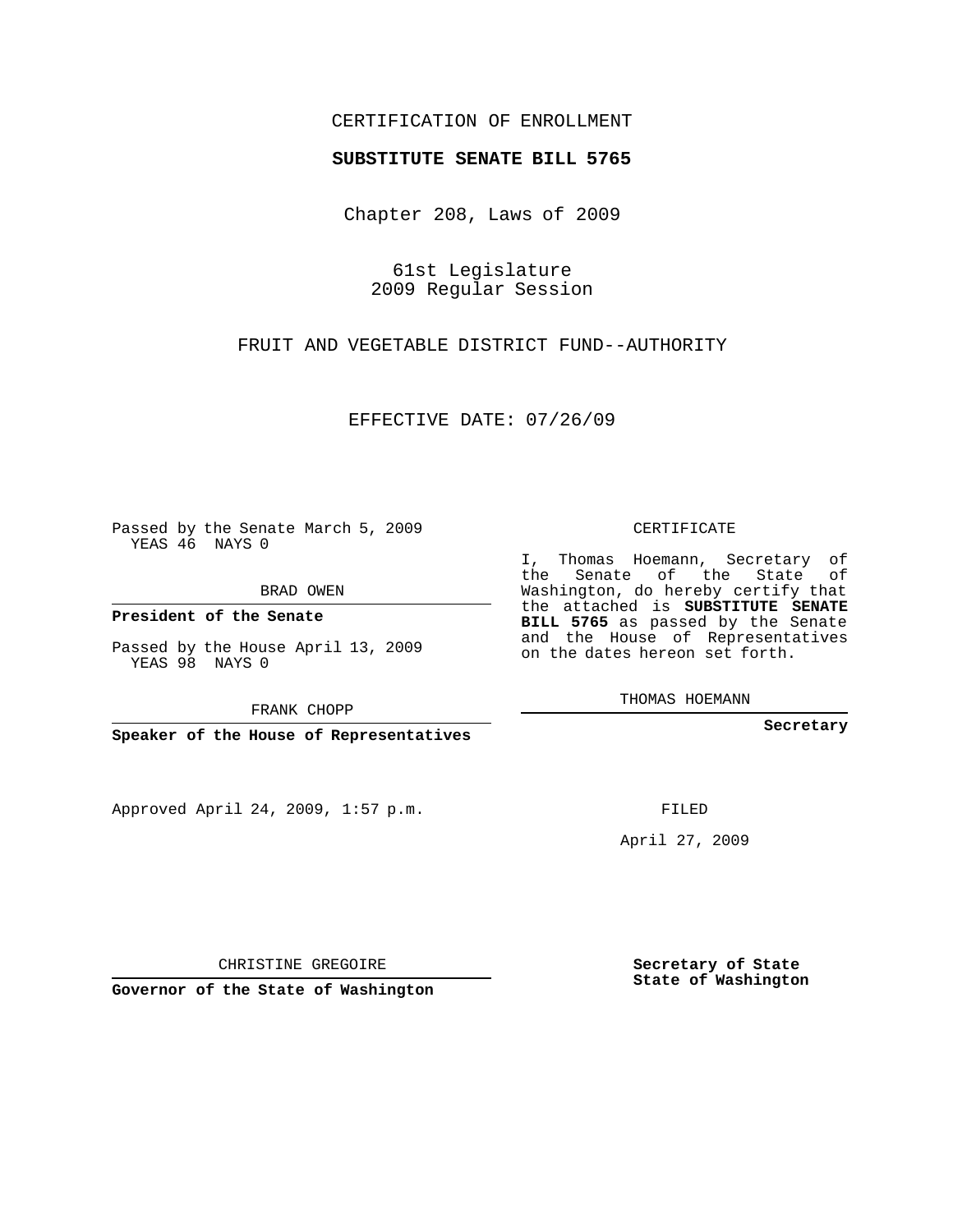## **SUBSTITUTE SENATE BILL 5765** \_\_\_\_\_\_\_\_\_\_\_\_\_\_\_\_\_\_\_\_\_\_\_\_\_\_\_\_\_\_\_\_\_\_\_\_\_\_\_\_\_\_\_\_\_

\_\_\_\_\_\_\_\_\_\_\_\_\_\_\_\_\_\_\_\_\_\_\_\_\_\_\_\_\_\_\_\_\_\_\_\_\_\_\_\_\_\_\_\_\_

Passed Legislature - 2009 Regular Session

## **State of Washington 61st Legislature 2009 Regular Session**

**By** Senate Agriculture & Rural Economic Development (originally sponsored by Senator Schoesler)

READ FIRST TIME 02/13/09.

 AN ACT Relating to the fruit and vegetable district fund; adding a new section to chapter 15.17 RCW; repealing RCW 15.17.243; and providing an expiration date.

BE IT ENACTED BY THE LEGISLATURE OF THE STATE OF WASHINGTON:

 NEW SECTION. **Sec. 1.** A new section is added to chapter 15.17 RCW to read as follows:

 (1) The district manager for district two as defined in WAC 16-390- 010 is authorized to transfer one hundred fifty thousand dollars from the fruit and vegetable district fund to the plant pest account within the agricultural local fund. The amount transferred is to be derived from fees collected for state inspections of tree fruits and is to be used solely for activities related to the control of Rhagoletis pomonella in district two. The transfer of money must occur by September 1, 2009. On June 30, 2013, any unexpended portion of the one hundred fifty thousand dollars must be transferred to the fruit and vegetable inspection account and deposited in the district account for the district that includes Yakima county.

(2) This section expires July 1, 2013.